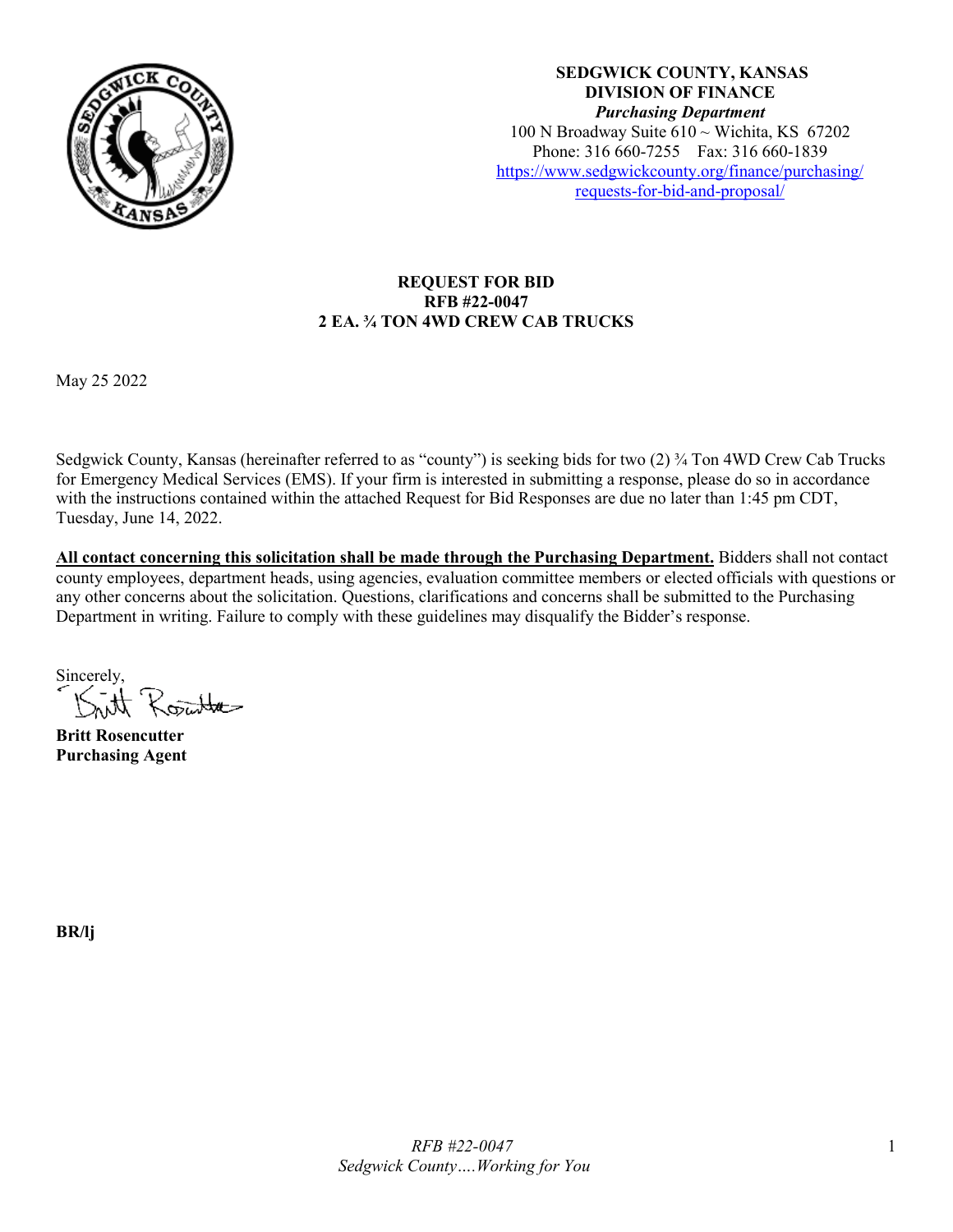#### **Table of Contents**

- <span id="page-1-0"></span>**I. [Purpose](#page-2-0)**
- <span id="page-1-1"></span>**II. [Submittals](#page-2-1)**
- <span id="page-1-2"></span>**III. [Scope of Work](#page-2-2)**
- <span id="page-1-3"></span>**IV. [Sedgwick County's Responsibilities](#page-4-0)**
- <span id="page-1-9"></span><span id="page-1-8"></span><span id="page-1-7"></span><span id="page-1-6"></span><span id="page-1-5"></span><span id="page-1-4"></span>**V. Bid [Terms](#page-4-1)**
	- **A. [Questions and Contact Information](#page-4-2)**
	- **B. [Minimum Firm Qualifications](#page-4-3)**
	- **C. [Evaluation Criteria](#page-4-4)**
	- **D. [Request for Bid](#page-4-5) Timeline**
	- **E. [Contract Period and Payment Terms](#page-5-0)**
	- **F. [Insurance Requirements](#page-5-1)**
	- **G. [Indemnification](#page-6-0)**
	- **H. [Confidential Matters and Data Ownership](#page-6-1)**
	- **I. [Bid Conditions](#page-6-2)**
- <span id="page-1-14"></span><span id="page-1-13"></span><span id="page-1-12"></span><span id="page-1-11"></span><span id="page-1-10"></span>**VI. [Required Response Content](#page-7-0)**
- <span id="page-1-15"></span>**VII. [Response Form](#page-7-1)**
- <span id="page-1-16"></span>**VIII. [Attachment A](#page-9-0)**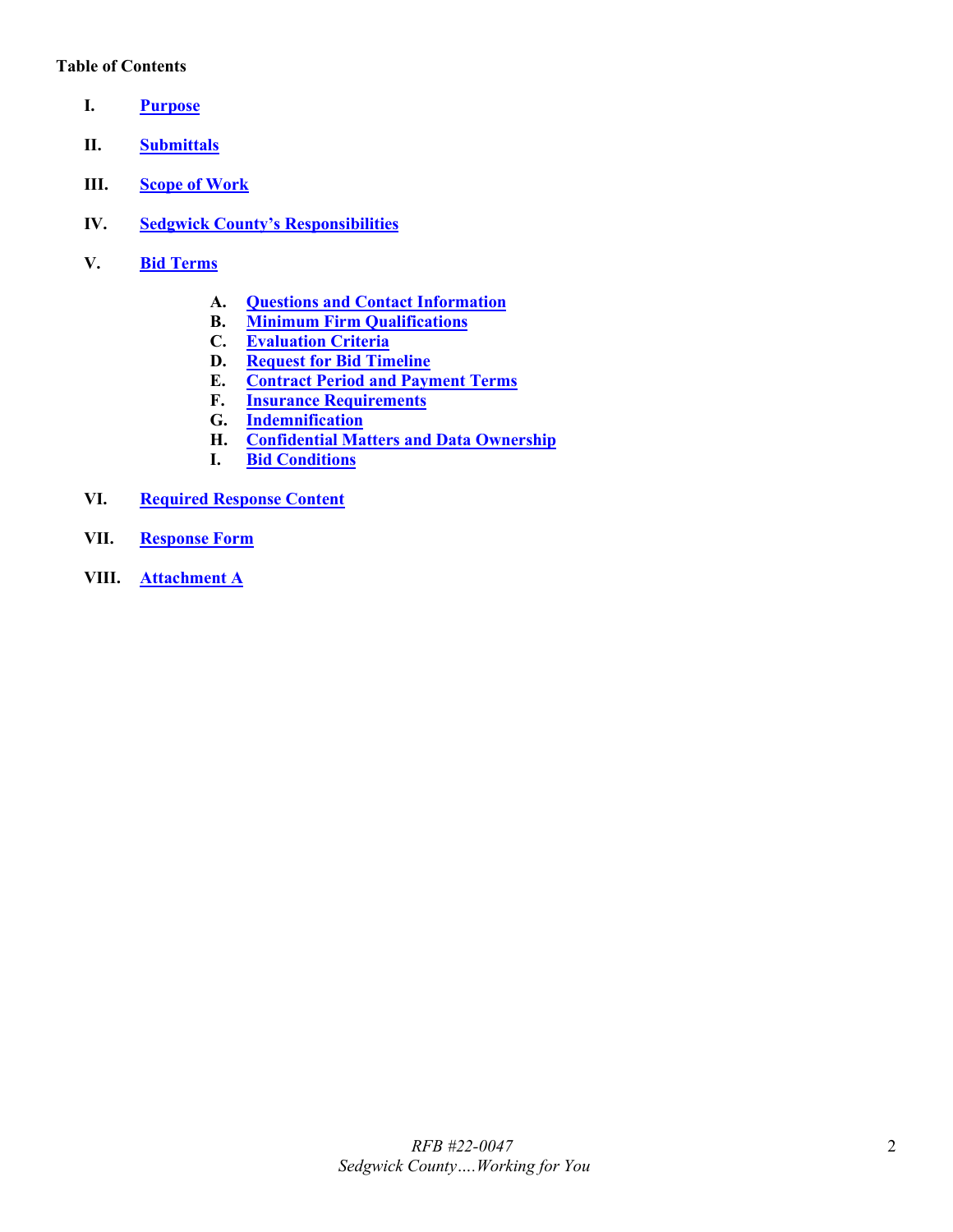#### <span id="page-2-0"></span>**I. [Purpose](#page-1-0)**

Sedgwick County, located in south-central Kansas, is one of the most populous of Kansas' 105 counties with a population estimated at more than 514,000 persons. It is the sixteenth largest in area, with 1,008 square miles, and reportedly has the second highest per capita wealth among Kansas' counties. Organizationally, the county is a Commission/Manager entity, employs nearly 2,800 persons, and hosts or provides a full range of municipal services, e.g. – public safety, public works, criminal justice, recreation, entertainment, cultural, human/social, and education.

Sedgwick County is seeking bids for two  $(2)$  ¼ Ton 4WD Crew Cab Trucks, in accordance with the specifications outlined, for Sedgwick County Emergency Medical Services (EMS).

#### <span id="page-2-1"></span>**II. [Submittals](#page-1-1)**

Carefully review this Request for Bid. It provides specific technical information necessary to aid participating firms in formulating a thorough response. Should you elect to participate, submit one (1) original **AND** one (1) copy of the entire document with any supplementary materials to:

> Britt Rosencutter Sedgwick County Purchasing Department 525 N. Main, Suite 823 Wichita, KS 67203

SUBMITTALS are due **NO LATER THAN 1:45 pm CDT, TUESDAY, June 14, 2022**. Responses must be sealed and marked on the lower left-hand corner with the firm name and address, bid number, and bid due date. Late or incomplete responses will not be accepted and will not receive consideration for final award. Bids/proposals that arrive late due to the fault of the U.S. Postal Service, United Parcel Service, DHL, FedEx, any delivery/courier service, or any other carrier of any sort are still considered late and shall not be accepted by the county.

Bid responses will be acknowledged and read into record at Bid Opening, which will occur at 2:00 pm CDT, on the due date. We will continue to have Bid Openings for the items listed currently. If you would like to listen in as these bids are read into the record, please dial our Meet Me line  $(a)$  (316) 660-7271 at 2:00 pm.

#### <span id="page-2-2"></span>**III. [Scope of Work](#page-1-2)**

This section lists the criteria to be considered in evaluating the ability of firms interested in providing the service(s) and/or product(s) specified in this Request for Bid. Firms must meet or exceed these qualifications to be considered for award. Bids submitted must reflect in detail their inclusion as well as the degree to which they can be provided. Any exceptions to the requirements listed should be clearly detailed in proposer's response. Bidders shall:

- 1. Following specifications are for two (2) ¾ Ton 4WD Crew Cab Trucks.
- 2. All items bid are to be factory installed unless authorized by Sedgwick County Fleet Management.
- 3. Manufacturer standard equipment presumed to be included unless otherwise specified.
- 4. Fleet Management will not accept ownership until equipment has been inspected for compliance with specifications below and MSO has been delivered.
- 5. Delivery of vehicle must be FOB to 1021 Stillwell, Wichita, KS, ATTN: Beau Bergeron. Contact phone number is 316-660-7477.
- 6. Maintenance manuals to be invoiced separately.
- 7. Provide all warranty information.
- 8. Any additions, deletions, or variations from the following descriptions must be noted by the vendor on the bid response form. Vendor shall indicate in the "Yes/No" column if their bid complies on each specific item.
- 9. Pricing MUST be quoted as a delivered price.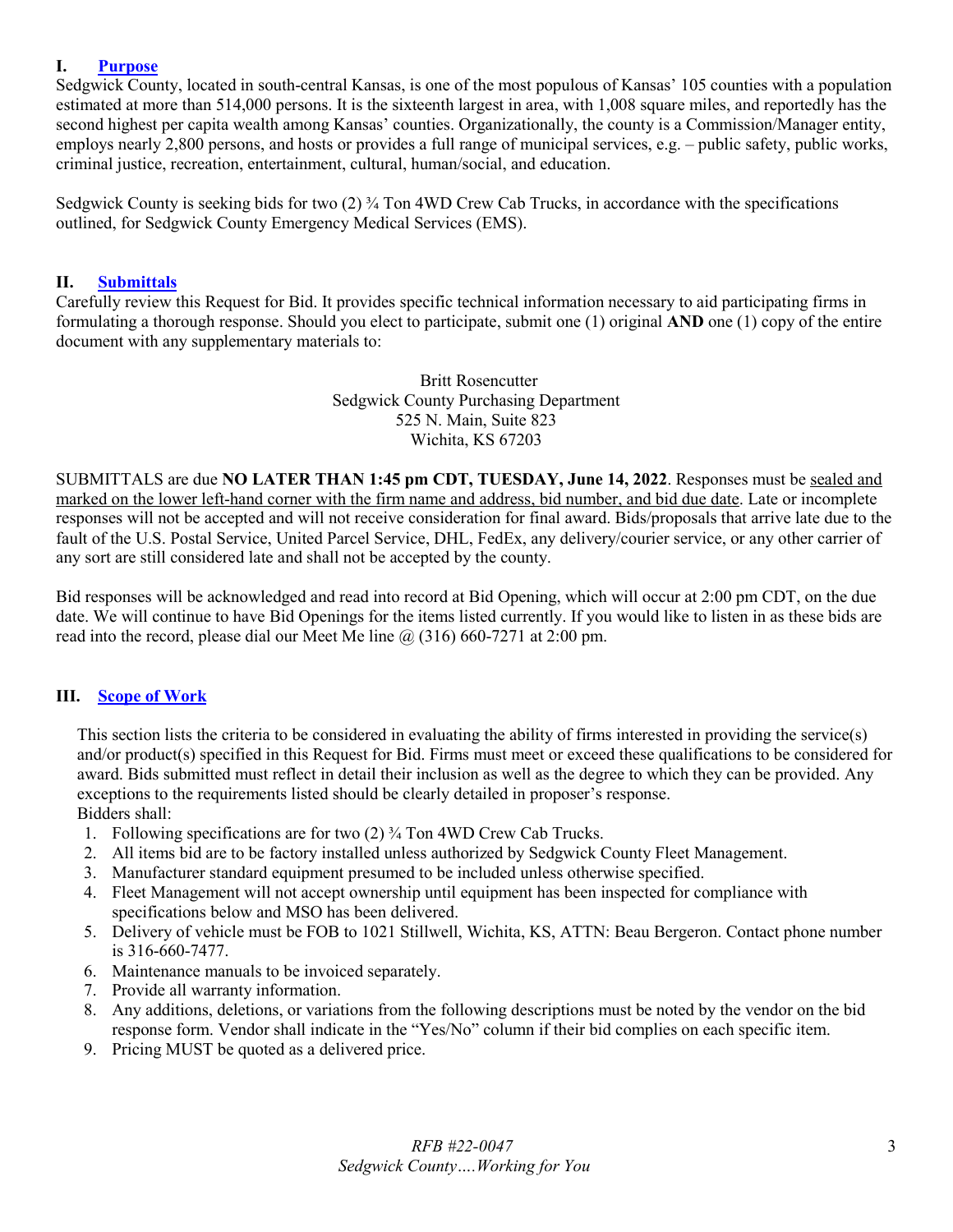|                                  |                                                                                                 | <b>MEETS</b>         |                |
|----------------------------------|-------------------------------------------------------------------------------------------------|----------------------|----------------|
|                                  |                                                                                                 | <b>SPECIFICATION</b> |                |
|                                  | <b>SPECIFICATIONS</b>                                                                           | <b>YES</b>           | N <sub>O</sub> |
| 1.                               | <b>TYPE</b>                                                                                     |                      |                |
|                                  | Two (2) <sup>3</sup> / <sub>4</sub> Ton, Single wheel rear axle, 4 wheel drive, 4 door Crew Cab |                      |                |
| 2.                               | <b>ENGINE</b>                                                                                   |                      |                |
|                                  | V8 Gasoline                                                                                     |                      |                |
| 3.                               | <b>CHASSIS</b>                                                                                  |                      |                |
|                                  | Heavy duty suspension with Trailer package                                                      |                      |                |
| 4.                               | <b>TRANSMISSION</b>                                                                             |                      |                |
|                                  | Automatic with auxiliary transmission oil cooler                                                |                      |                |
| 5.                               | <b>STEERING</b>                                                                                 |                      |                |
|                                  | Power Steering                                                                                  |                      |                |
| 6.                               | <b>Bed</b>                                                                                      |                      |                |
|                                  | 6' Bed                                                                                          |                      |                |
| 7.                               | <b>Cooling System</b>                                                                           |                      |                |
|                                  | Heavy duty cooling system, factory installed, extended life coolant                             |                      |                |
| 8.                               | <b>BUMPERS</b>                                                                                  |                      |                |
|                                  | Front – Chrome W/Two (2) front frame mounted tow hooks (recovery hooks)                         |                      |                |
|                                  | Rear – Chrome, class V (5) receiver hitch with 7 way plug                                       |                      |                |
| 9.                               | <b>EXTERIOR COLOR</b>                                                                           |                      |                |
|                                  | White                                                                                           |                      |                |
| 10.                              | <b>INTERIOR</b>                                                                                 |                      |                |
|                                  | Cloth upholstery, Dark Blue or Gray                                                             |                      |                |
| a.                               | Power front seat: 40/20/40                                                                      |                      |                |
| $\mathbf b$ .                    | Rear Seats: FACTORY STANDARD                                                                    |                      |                |
| $\mathbf{c}$ .                   | Flooring – Rubber (NO CARPET)<br><b>ELECTRICAL SYSTEM</b>                                       |                      |                |
| $11_{\scriptscriptstyle\bullet}$ | Heavy duty 12 volt system with high lamp alternator                                             |                      |                |
| 12.                              | <b>INSTRUMENTS</b>                                                                              |                      |                |
|                                  | Direct reading gauges along with warning lights                                                 |                      |                |
| 13.                              | <b>WINDOWS</b>                                                                                  |                      |                |
|                                  | Power windows and locks                                                                         |                      |                |
| 14.                              | <b>HEATING &amp; AIR CONDITIONING</b>                                                           |                      |                |
|                                  | Factory installed                                                                               |                      |                |
| 15.                              | <b>ADDITIONAL REQUIRED EQUIPMENT</b>                                                            |                      |                |
| a.                               | AM/FM radio                                                                                     |                      |                |
| $\mathbf b$ .                    | Cruise control                                                                                  |                      |                |
| c.                               | Intermittent windshield wipers                                                                  |                      |                |
| d.                               | Nerf bar style running boards                                                                   |                      |                |
| e.                               | Bed Slide 2000 Pro HD                                                                           |                      |                |
| f.                               | Century fiberglass topper, Painted to match vehicle. Tilt up window on rear,                    |                      |                |
|                                  | Tinted dark, Single locking center handle. Sides will be solid/smooth fiberglass                |                      |                |
|                                  | without any windows.                                                                            |                      |                |
| g.                               | 110 Volt AC power outlet                                                                        |                      |                |
| h.                               | Rear back-up camera                                                                             |                      |                |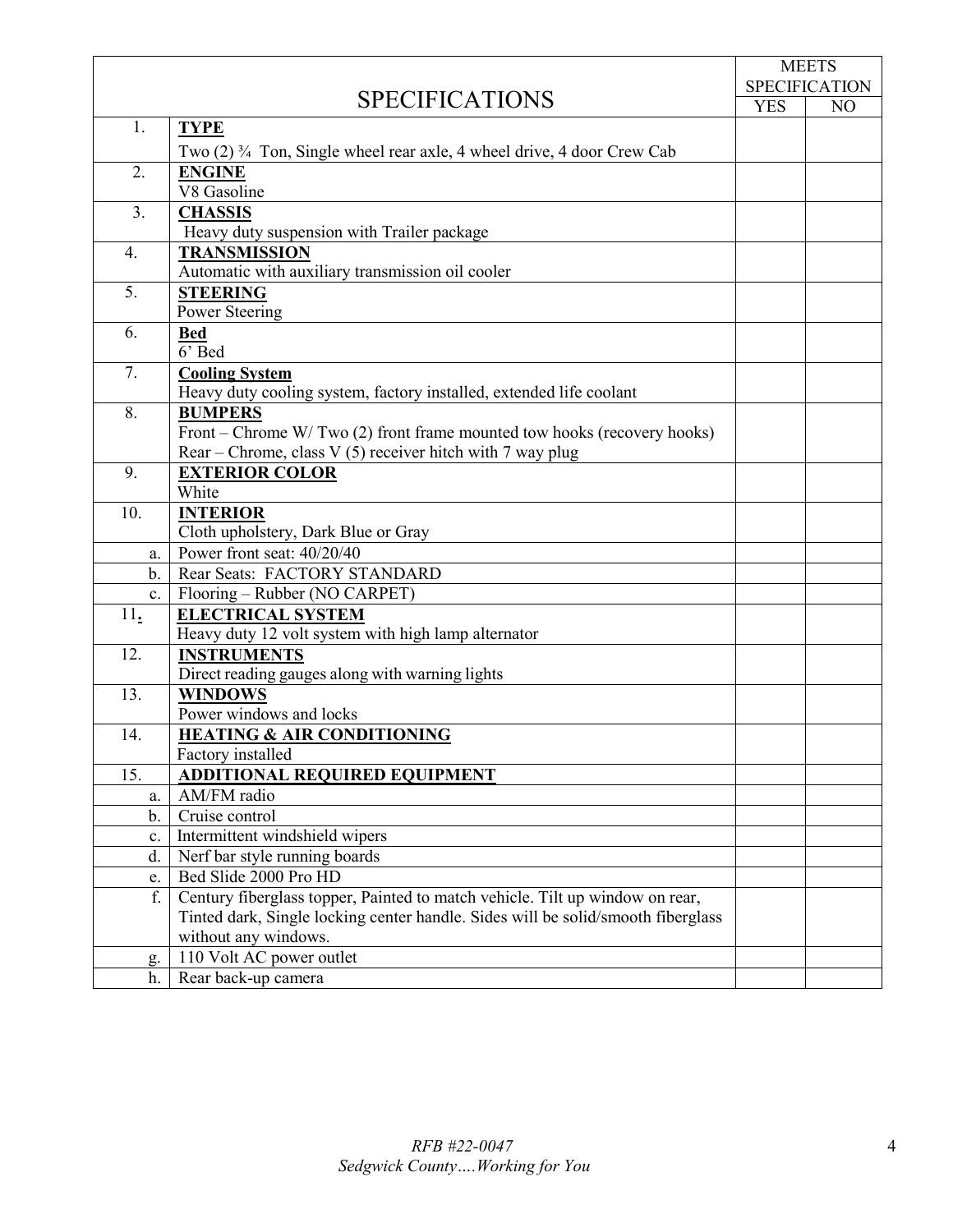## <span id="page-4-0"></span>**IV. [Sedgwick County's Responsibilities](#page-1-3)**

- Provide information, as legally allowed, in possession of the county, which relates to the county's requirements or which is relevant to this project.
- Designate a person to act as the County Contract Manager with respect to the work to be performed under this contract.
- County reserves the right to make inspections at various points of the project. Contractor agrees to openly participate in said inspections and provide information to the county on the progress, expected completion date and any unforeseen or unexpected complications in the project.

# <span id="page-4-1"></span>**V. Bid [Terms](#page-1-4)**

## A. [Questions and Contact Information](#page-1-5)

<span id="page-4-2"></span>Any questions regarding this document must be submitted in writing to Britt Rosencutter at [britt.rosencutter@sedgwick.gov](mailto:britt.rosencutter@sedgwick.gov) by 5:00 pm CDT, Wednesday, June 1, 2022. Any questions of a substantive nature will be answered in written form as an addendum and posted on the purchasing website at

<https://www.sedgwickcounty.org/finance/purchasing/requests-for-bid-and-proposal/>under the Documents column associated with this bid number by 5:00 pm CDT, Monday, June 6, 2022. Firms are responsible for checking the website and acknowledging any addenda on their bid response form.

### B. [Minimum Firm Qualifications](#page-1-6)

<span id="page-4-3"></span>This section lists the criteria to be considered in evaluating the ability of firms interested in providing the service(s) and/or product(s) specified in this Request for Bid. Firms must meet or exceed these qualifications to be considered for award. Bids submitted must reflect in detail their inclusion as well as the degree to which they can be provided. Any exceptions to the requirements listed should be clearly detailed in proposer's response.

Bidders shall:

- 1. Have proper certification(s) or license(s) for the services/product specified in this document.
- 2. Ensure that project work meets all local, state and federal laws, regulations and ordinances.
- 3. Have the capacity to acquire all required permits, bonds, escrows or insurances.
- 4. Provide appropriate project supervision and quality control procedures.
- *5.* Have appropriate material, equipment and labor to perform job safely and efficiently. *All costs associated with meeting this requirement will be the sole responsibility of the vendor.*

## C. [Evaluation Criteria](#page-1-7)

<span id="page-4-4"></span>An award will be made to the lowest responsible and responsive bidder.

## D. [Request for Bid](#page-1-8) Timeline

<span id="page-4-5"></span>The following dates are provided for information purposes and are subject to change without notice. Contact the Purchasing Department at (316) 660-7255 to confirm any and all dates**.** 

| Distribution of Request for Bid to interested parties                        | Wednesday, May 25, 2022  |
|------------------------------------------------------------------------------|--------------------------|
| Clarification, Information and Questions submitted in writing by 5:00 pm CDT | Wednesday, June 1, 2022  |
| Addendum Issued by 5:00 pm CDT                                               | Monday, June 6, 2022     |
| Sealed Bid due before 1:45 pm CDT                                            | Tuesday, June 14, 2022   |
| Board of Bids and Contracts Recommendation                                   | Thursday, June 16, 2022  |
| Board of County Commission Award                                             | Wednesday, June 22, 2022 |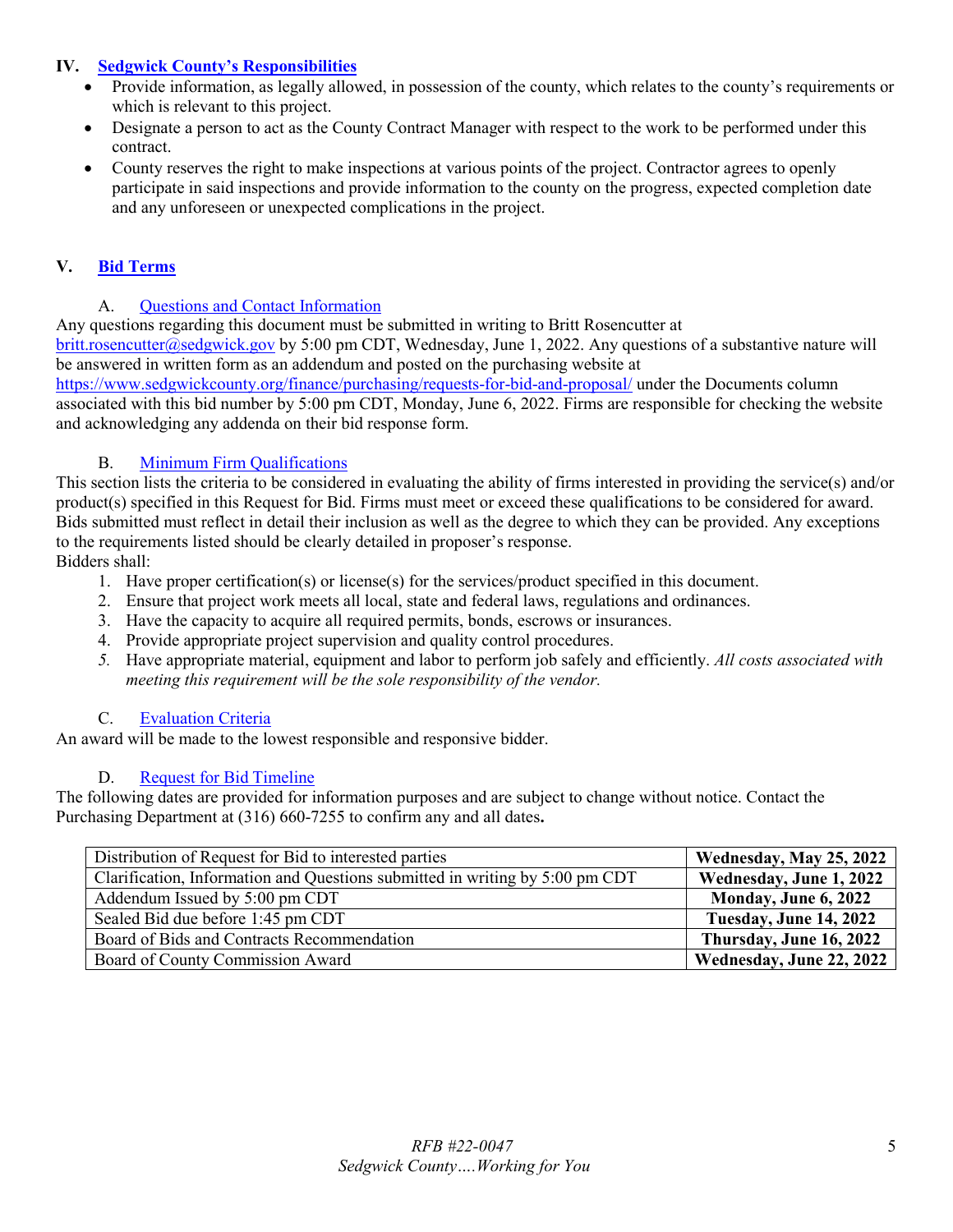## E. [Contract Period and Payment Terms](#page-1-9)

<span id="page-5-0"></span>A contractual period will begin following Board of County Commissioners (BoCC) approval of the successful firm(s) for this specific purchase.

County may cancel its obligations herein upon thirty-day (30) prior written notice to the other party. It is understood that funding may cease or be reduced at any time, and in the event that adequate funds are not available to meet the obligations hereunder, either party reserves the right to terminate this agreement upon thirty (30) days prior written notice to the other. Payment will be remitted following receipt of monthly detailed invoice.

## Payment and Invoice Provisions

[https://www.sedgwickcounty.org/media/39239/payment\\_and\\_invoice\\_provisions.pdf](https://www.sedgwickcounty.org/media/39239/payment_and_invoice_provisions.pdf)

## F. [Insurance Requirements](#page-1-10)

<span id="page-5-1"></span>Liability insurance coverage indicated below must be considered as primary and not as excess insurance. If required, Contractor's professional liability/errors and omissions insurance shall (i) have a policy retroactive date prior to the date any professional services are provided for this project, and (ii) be maintained for a minimum of three (3) years past completion of the project. Contractor shall furnish a certificate evidencing such coverage, with County listed as an additional insured including both ongoing and completed operations, except for professional liability, workers' compensation and employer's liability. **Certificate shall be provided prior to award of contract.** Certificate shall remain in force during the duration of the project/services and will not be canceled, reduced, modified, limited, or restricted until thirty (30) days after County receives written notice of such change. All insurance must be with an insurance company with a minimum BEST rating of A-VIII and licensed to do business in the State of Kansas **(must be acknowledged on the bid/proposal response form).**

**NOTE:** If any insurance is subject to a deductible or self-insured retention, written disclosure must be included in your proposal response and also be noted on the certificate of insurance.

It is the responsibility of Contractor to require that any and all approved subcontractors meet the minimum insurance requirements.

| <b>Workers' Compensation:</b>                                                      |                |  |  |
|------------------------------------------------------------------------------------|----------------|--|--|
| Applicable coverage per State Statutes                                             |                |  |  |
| <b>Employer's Liability Insurance:</b>                                             | \$500,000.00   |  |  |
| Commercial General Liability Insurance (on form CG 00 01 04 13 or its equivalent): |                |  |  |
| Each Occurrence                                                                    | \$1,000,000.00 |  |  |
| General Aggregate, per project                                                     | \$2,000,000.00 |  |  |
| Personal Injury                                                                    | \$1,000,000.00 |  |  |
| Products and Completed Operations Aggregate                                        | \$2,000,000.00 |  |  |
| <b>Automobile Liability:</b>                                                       |                |  |  |
| Combined single limit                                                              | \$500,000.00   |  |  |
| <b>Umbrella Liability:</b>                                                         |                |  |  |
| Following form for both the general liability and automobile                       |                |  |  |
| Required $/ X$ Not Required                                                        |                |  |  |
| Each Claim                                                                         | \$1,000,000.00 |  |  |
| Aggregate                                                                          | \$1,000,000.00 |  |  |
| Professional Liability/ Errors & Omissions Insurance:                              |                |  |  |
| Required / X Not Required                                                          |                |  |  |
| Each Claim                                                                         | \$1,000,000.00 |  |  |
| Aggregate                                                                          | \$1,000,000.00 |  |  |
| <b>Pollution Liability Insurance:</b>                                              |                |  |  |
| Required / X Not Required                                                          |                |  |  |
| Each Claim                                                                         | \$1,000,000.00 |  |  |
| Aggregate                                                                          | \$1,000,000.00 |  |  |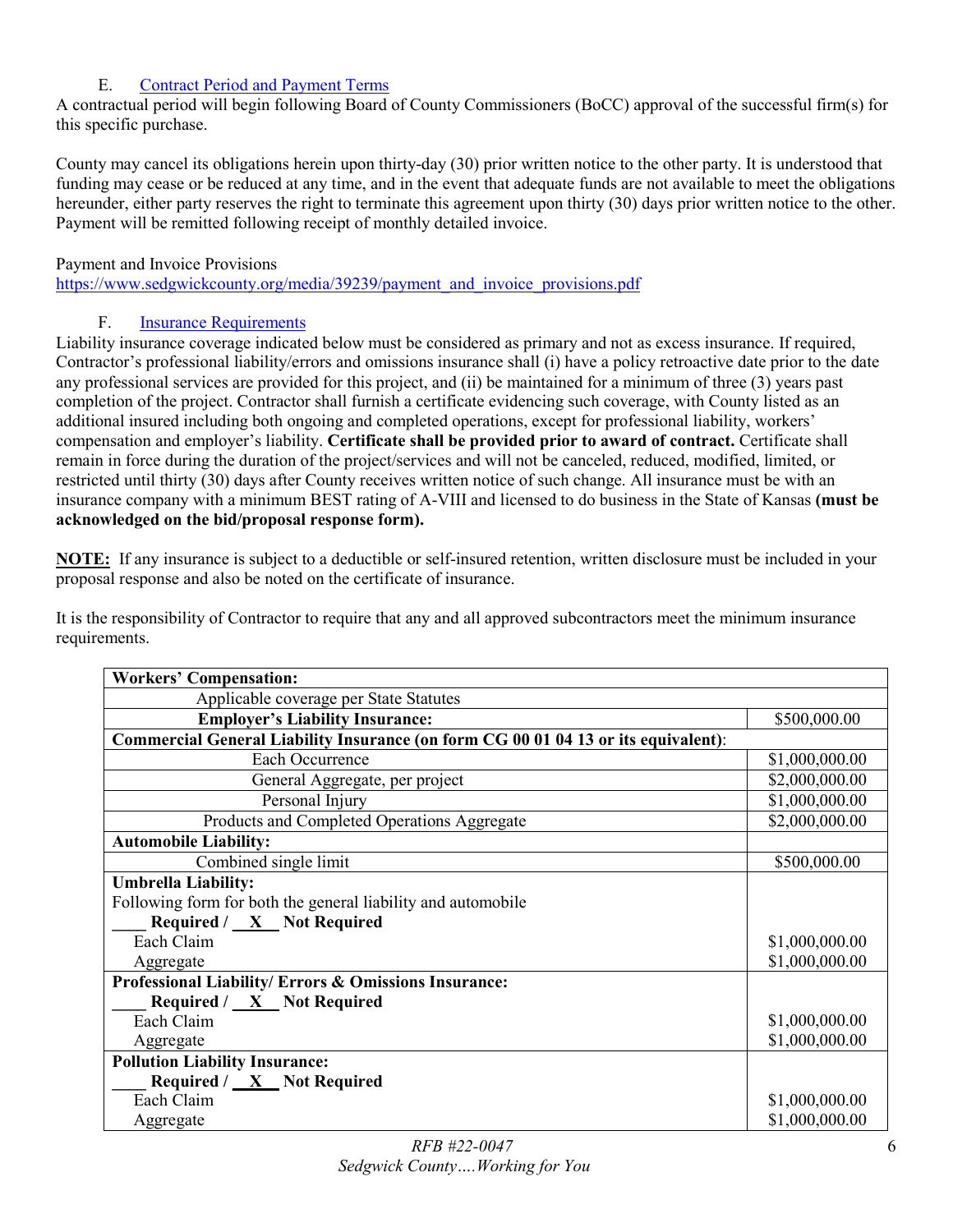#### *Special Risks or Circumstances:*

#### *Entity reserves the right to modify, by written contract, these requirements, including limits, based on the nature of the risk, prior experience, insurer, coverage, or other special circumstances.*

## G. [Indemnification](#page-1-11)

<span id="page-6-0"></span>To the fullest extent of the law, the provider, its subcontractor, agents, servants, officers or employees shall indemnify and hold harmless Sedgwick County, including, but not limited to, its elected and appointed officials, officers, employees and agents, from any and all claims brought by any person or entity whatsoever, arising from any act, error, or omission of the provider during the provider's performance of the agreement or any other agreements of the provider entered into by reason thereof. The provider shall indemnify and defend Sedgwick County, including, but not limited to, its elected and appointed officials, officers, employees and agents, with respect to any claim arising, or alleged to have arisen from negligence, and/or willful, wanton or reckless acts or omissions of the provider, its subcontractor, agents, servants, officers, or employees and any and all losses or liabilities resulting from any such claims, including, but not limited to, damage awards, costs and reasonable attorney's fees. This indemnification shall not be affected by any other portions of the agreement relating to insurance requirements. The provider agrees that it will procure and keep in force at all times at its own expense insurance in accordance with these specifications.

### H. [Confidential Matters and Data Ownership](#page-1-12)

<span id="page-6-1"></span>The successful bidder agrees all data, records and information, which the bidder, its agents and employees, which is the subject of this bid, obtain access, remains at all times exclusively the property of Sedgwick County. The successful proposer agrees all such data, records, plans and information constitutes at all times proprietary information of Sedgwick County. The successful bidder agrees that it will not disclose, provide, or make available any of such proprietary information in any form to any person or entity. In addition, the successful proposer agrees it will not use any names or addresses contained in such data, records, plans and information for the purpose of selling or offering for sale any property or service to any person or entity who resides at any address in such data. In addition, the successful proposer agrees it will not sell, give or otherwise make available to any person or entity any names or addresses contained in or derived from such data, records and information for the purpose of allowing such person to sell or offer for sale any property or service to any person or entity named in such data. Successful bidder agrees it will take all reasonable steps and the same protective precautions to protect Sedgwick County's proprietary information from disclosure to third parties as with successful proposer's own proprietary and confidential information. Proposer agrees that all data, regardless of form that is generated as a result of this Request for Bid is the property of Sedgwick County.

#### <span id="page-6-2"></span>I. [Bid Conditions](#page-1-13)

<https://www.sedgwickcounty.org/media/31339/bid-terms-conditions.pdf>

#### General Contract Provisions

[http://www.sedgwickcounty.org/purchasing/pdf\\_files/General%20Contractual%20Provisions.pdf](https://www.sedgwickcounty.org/media/31337/general-contractual-provisions.pdf) 

Mandatory Contract Provisions

<https://www.sedgwickcounty.org/media/31336/mandatory-contractual-provisions.pdf>

Independent Contractor

<https://www.sedgwickcounty.org/media/54780/independent-contractor-addendum.pdf>

Sample Contract

<https://www.sedgwickcounty.org/media/39236/sample-contract.pdf>

Federal Certifications Addendum Sedgwick County

[https://www.sedgwickcounty.org/media/59719/federal-certifications-addendum-updated-for-changes-to-ug-11-12-2020](https://www.sedgwickcounty.org/media/59719/federal-certifications-addendum-updated-for-changes-to-ug-11-12-2020-no-signature-line.pdf) [no-signature-line.pdf](https://www.sedgwickcounty.org/media/59719/federal-certifications-addendum-updated-for-changes-to-ug-11-12-2020-no-signature-line.pdf)

Suspension and Debarment

<https://www.sedgwickcounty.org/finance/purchasing/suspension-and-debarment/>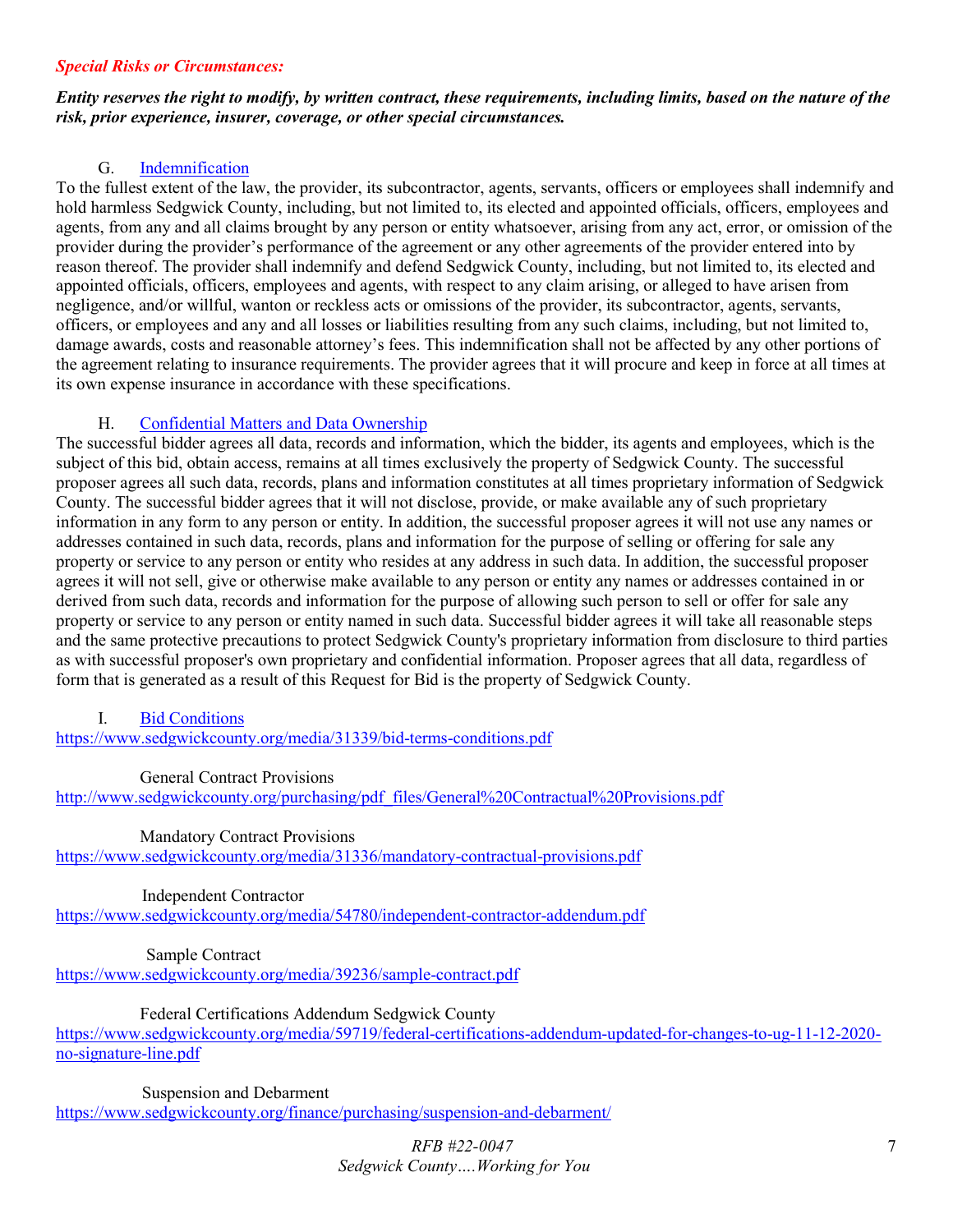#### <span id="page-7-0"></span>**VI. [Required Response Content](#page-1-14)**

Bid response should include the following:

- 1. Any exclusions clearly delineated.
- 2. Completed and signed Bid Response Form.<br>3. Those responses that do not include all requi
- <span id="page-7-1"></span>Those responses that do not include all required forms/items may be deemed non-responsive.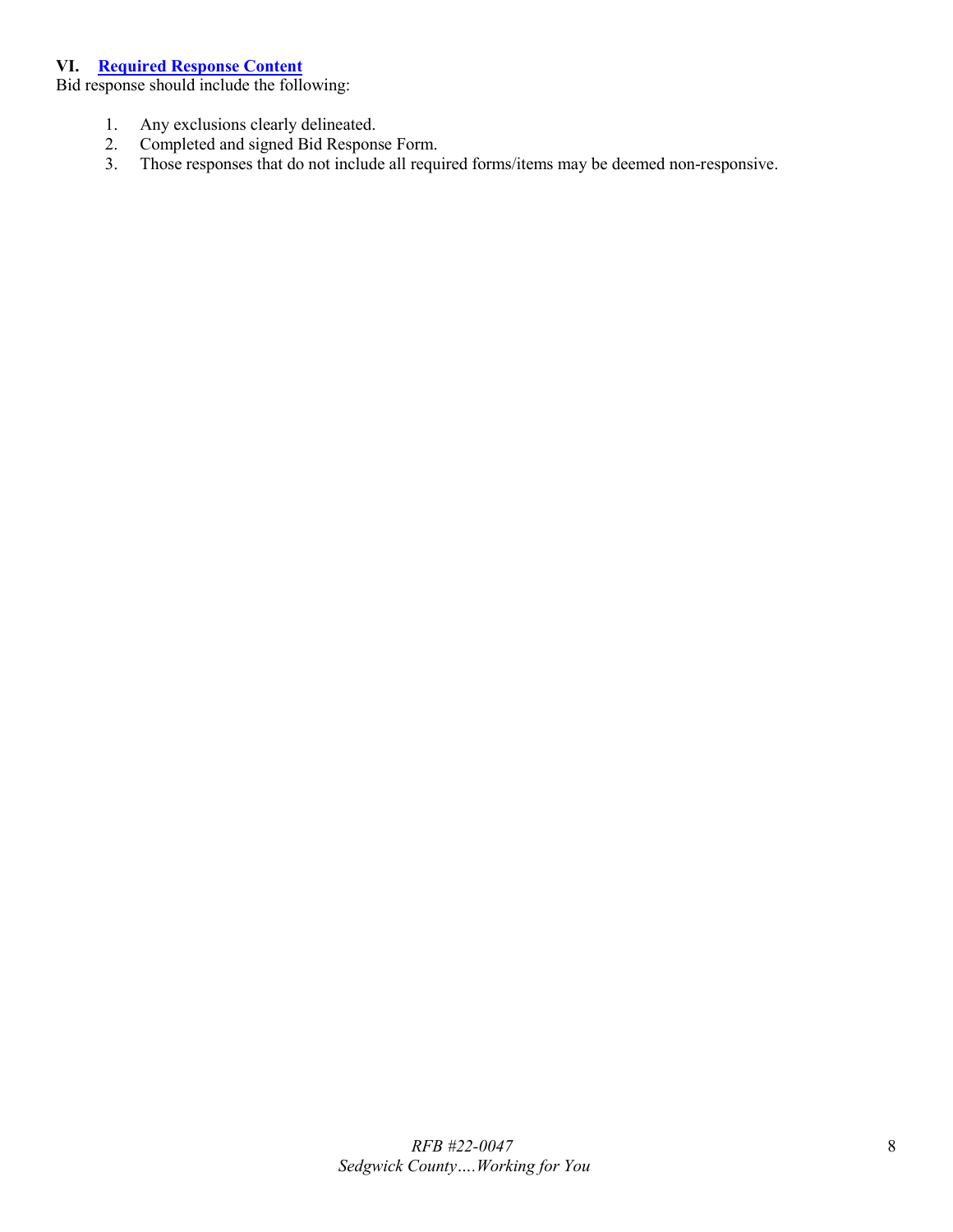## **REQUEST FOR BID RFB #22-0047 2 EA. ¾ TON 4WD CREW CAB TRUCKS**

| The undersigned, on behalf of the Bidder, certifies that: (1) this offer is made without previous understanding, agreement or<br>connection with any person, firm, or corporation submitting a bid on the same project; $(2)$ is in all respects fair and without collusion<br>or fraud; (3) the person whose signature appears below is legally empowered to bind the firm in whose name the bidder is entered;<br>(4) they have read the complete Request for Bid and understands all provisions; (5) if accepted by the county, this bid is guaranteed as<br>written and amended and will be implemented as stated; and (6) mistakes in writing of the submitted bid will be their responsibility.<br>NAME |                                              |  |                                                                                                                                                                                                                               |
|---------------------------------------------------------------------------------------------------------------------------------------------------------------------------------------------------------------------------------------------------------------------------------------------------------------------------------------------------------------------------------------------------------------------------------------------------------------------------------------------------------------------------------------------------------------------------------------------------------------------------------------------------------------------------------------------------------------|----------------------------------------------|--|-------------------------------------------------------------------------------------------------------------------------------------------------------------------------------------------------------------------------------|
| DBA/SAME                                                                                                                                                                                                                                                                                                                                                                                                                                                                                                                                                                                                                                                                                                      |                                              |  |                                                                                                                                                                                                                               |
| CONTACT                                                                                                                                                                                                                                                                                                                                                                                                                                                                                                                                                                                                                                                                                                       |                                              |  |                                                                                                                                                                                                                               |
|                                                                                                                                                                                                                                                                                                                                                                                                                                                                                                                                                                                                                                                                                                               |                                              |  |                                                                                                                                                                                                                               |
|                                                                                                                                                                                                                                                                                                                                                                                                                                                                                                                                                                                                                                                                                                               | PHONE FAX HOURS                              |  |                                                                                                                                                                                                                               |
|                                                                                                                                                                                                                                                                                                                                                                                                                                                                                                                                                                                                                                                                                                               |                                              |  |                                                                                                                                                                                                                               |
|                                                                                                                                                                                                                                                                                                                                                                                                                                                                                                                                                                                                                                                                                                               |                                              |  |                                                                                                                                                                                                                               |
| NUMBER OF LOCATIONS NUMBER OF PERSONS EMPLOYED                                                                                                                                                                                                                                                                                                                                                                                                                                                                                                                                                                                                                                                                |                                              |  |                                                                                                                                                                                                                               |
| TYPE OF ORGANIZATION: Public Corporation Private Corporation Sole Proprietorship                                                                                                                                                                                                                                                                                                                                                                                                                                                                                                                                                                                                                              |                                              |  |                                                                                                                                                                                                                               |
|                                                                                                                                                                                                                                                                                                                                                                                                                                                                                                                                                                                                                                                                                                               |                                              |  |                                                                                                                                                                                                                               |
| <b>BUSINESS MODEL:</b> Small Business ________ Manufacturer ________ Distributor _______ Retail                                                                                                                                                                                                                                                                                                                                                                                                                                                                                                                                                                                                               |                                              |  |                                                                                                                                                                                                                               |
|                                                                                                                                                                                                                                                                                                                                                                                                                                                                                                                                                                                                                                                                                                               |                                              |  |                                                                                                                                                                                                                               |
| Not a Minority-Owned Business: Minority-Owned Business: (Specify Below)                                                                                                                                                                                                                                                                                                                                                                                                                                                                                                                                                                                                                                       |                                              |  |                                                                                                                                                                                                                               |
| African American (05) <b>Asian Pacific (10) Subcontinent Asian (15) __</b> Hispanic (20)                                                                                                                                                                                                                                                                                                                                                                                                                                                                                                                                                                                                                      |                                              |  |                                                                                                                                                                                                                               |
| Native American (25) Other (30) (Please specify and the state of the state of the state of the state of the state of the state of the state of the state of the state of the state of the state of the state of the state of t                                                                                                                                                                                                                                                                                                                                                                                                                                                                                |                                              |  |                                                                                                                                                                                                                               |
| Not a Woman-Owned Business:                                                                                                                                                                                                                                                                                                                                                                                                                                                                                                                                                                                                                                                                                   | <b>Woman-Owned Business:</b> (Specify Below) |  |                                                                                                                                                                                                                               |
|                                                                                                                                                                                                                                                                                                                                                                                                                                                                                                                                                                                                                                                                                                               |                                              |  |                                                                                                                                                                                                                               |
| Asian Pacific-Woman Owned (60) Subcontinent Asian-Woman Owned (65) Hispanic Woman Owned (70)                                                                                                                                                                                                                                                                                                                                                                                                                                                                                                                                                                                                                  |                                              |  |                                                                                                                                                                                                                               |
| Native American-Woman Owned (75) Cher (Woman Owned) (80) Please specify                                                                                                                                                                                                                                                                                                                                                                                                                                                                                                                                                                                                                                       |                                              |  |                                                                                                                                                                                                                               |
| ARE YOU REGISTERED TO DO BUSINESS IN THE STATE OF KS: ______Yes ________No                                                                                                                                                                                                                                                                                                                                                                                                                                                                                                                                                                                                                                    |                                              |  |                                                                                                                                                                                                                               |
|                                                                                                                                                                                                                                                                                                                                                                                                                                                                                                                                                                                                                                                                                                               |                                              |  |                                                                                                                                                                                                                               |
| INSURANCE REGISTERED IN THE STATE OF KS WITH MINIMUM BEST RATING OF A-VIII: Yes No                                                                                                                                                                                                                                                                                                                                                                                                                                                                                                                                                                                                                            |                                              |  |                                                                                                                                                                                                                               |
| $\Box$ Yes, I would like to be on the emergency vendor list.<br>$\Box$ No, I would not like to be on the emergency vendor list.<br>After Hours Phone #: Emergency Contact Name: After Hours Fax #: After Hours Fax #:                                                                                                                                                                                                                                                                                                                                                                                                                                                                                         |                                              |  |                                                                                                                                                                                                                               |
| ACKNOWLEDGE RECEIPT OF ADDENDA: All addendum(s) are posted to our RFB/RFP web page and it is the<br>vendor's responsibility to check and confirm all addendum(s) related to this document.                                                                                                                                                                                                                                                                                                                                                                                                                                                                                                                    |                                              |  |                                                                                                                                                                                                                               |
| NO. DATED SOLUTION NO. DATED SOLUTION NO. DATED                                                                                                                                                                                                                                                                                                                                                                                                                                                                                                                                                                                                                                                               |                                              |  |                                                                                                                                                                                                                               |
| In submitting a response to this document, vendor acknowledges acceptance of all sections of the entire document and has<br>clearly delineated and detailed any exceptions.                                                                                                                                                                                                                                                                                                                                                                                                                                                                                                                                   |                                              |  |                                                                                                                                                                                                                               |
|                                                                                                                                                                                                                                                                                                                                                                                                                                                                                                                                                                                                                                                                                                               |                                              |  |                                                                                                                                                                                                                               |
| Print Name<br><u> 1980 - Johann Barbara, martin da basar da basar da basar da basar da basar da basar da basar da basar da basa</u>                                                                                                                                                                                                                                                                                                                                                                                                                                                                                                                                                                           |                                              |  | Dated and the state of the state of the state of the state of the state of the state of the state of the state of the state of the state of the state of the state of the state of the state of the state of the state of the |